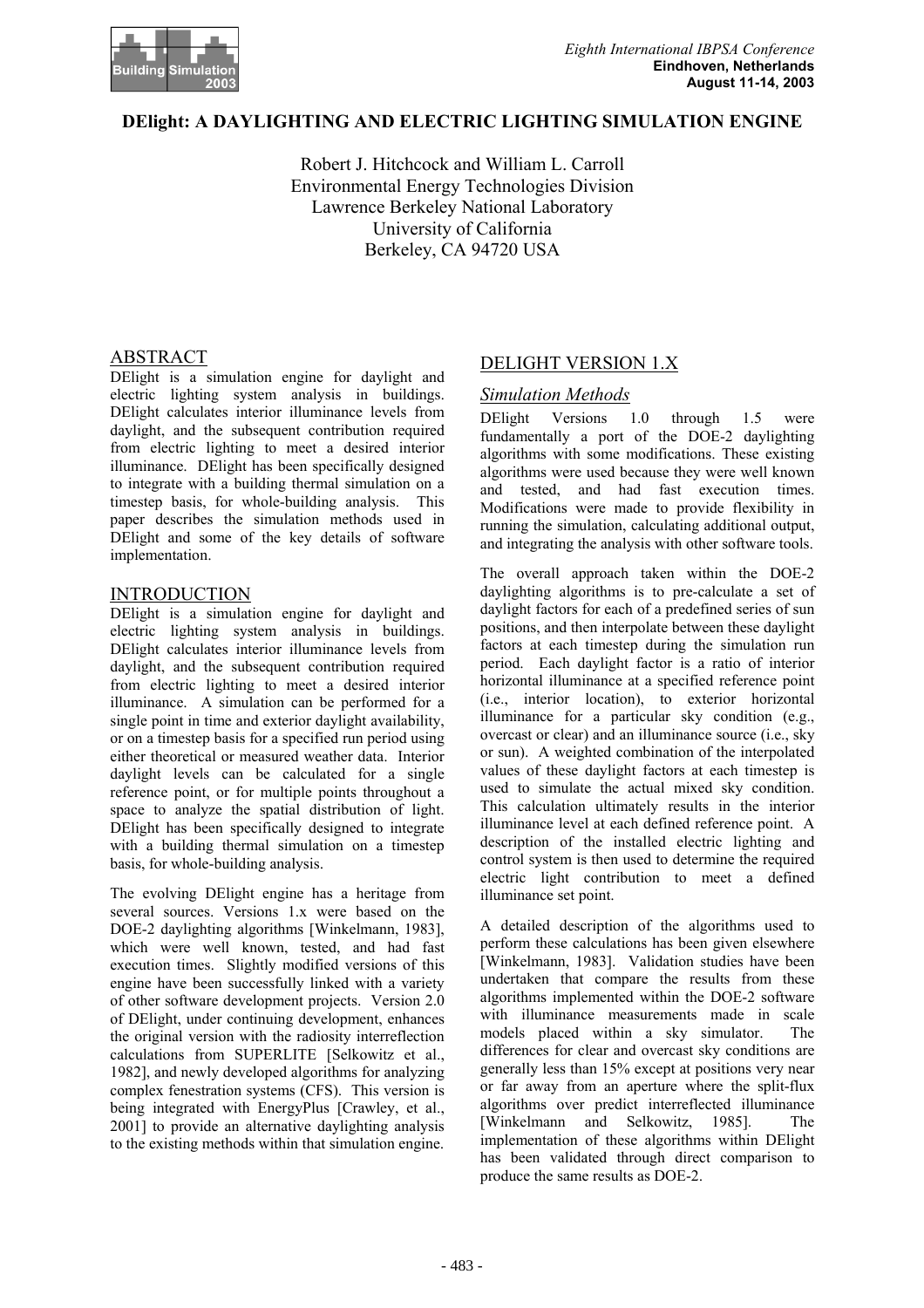It should be noted that there is not a detailed *Software Implementation* representation of the electric lighting system within these algorithms. Only installed lighting power per unit area, and design illuminance level are specified. The implicit assumption is made that the installed lighting system produces the design illuminance at full power input. The electric lighting system control is defined simply as either a linear or stepped relationship between input power level and output illuminance level for purposes of determining the required electric light needed to supplement the available daylight.

The approach of interpolating between pre-calculated daylight factors for a limited number of sun positions greatly reduces the time of computation for an annual simulation. Since this approach is not dependent on luminance distribution data for the actual sky vault at each timestep, it also allows the data available from typical meteorological weather files to be used for the timestep simulation. It does however introduce the uncertainties associated with combining theoretically calculated sky luminance distributions to estimate actual skies.

One primary motivation in developing the initial Bailey, 1991] prototype in a UNIX environment. version of DElight was to support the simulation of the spatial distribution of interior daylight as well as the temporal distribution. To accomplish this the DOE-2 limitation of at most two interior reference points was relaxed to allow the specification of an arbitrary number of reference points. This limit is established within DElight at the time that the program is compiles, and is generally increased to at least 100 points per lighting zone. A related modification within DElight is the distinction that is made between a lighting zone and a thermal zone. One or more lighting zones can be defined within DElight that may map to a single thermal zone within a thermal simulation engine such as DOE-2 or EnergyPlus.

A tradeoff was made in DElight in order to increase these limits in the DOE-2 algorithms without dramatically impacting the computation time of the simulation. The tradeoff is that DElight combines the contribution from all apertures in a lighting zone into a single set of daylight factors for each reference point. This is as opposed to the DOE-2 method that maintains separate sets of daylight factors for each aperture-reference point pair. The impact of this tradeoff is that DElight does not support dynamic aperture control within the timestep simulation. For example, shades cannot be opened and closed at each timestep based on a threshold parameter like glare index.

The incremental versions of DElight v1.x have arisen from ongoing maintenance of the code, relatively minor code enhancements, and modifications tailored to specific integration applications.

A primary motivation in developing the first version of DElight was to allow flexible integration of the implemented daylighting analysis methods with other simulation software. To this end, DElight Version 1.0 was written in highly portable ANSI C, and modularized to allow either standalone execution or relatively easy integration with other software modules. Most compilations of DElight have targeted the Windows® environment and have been created as a dynamic link library (DLL). A very simple user interface has also been created as a standalone host executable to allow testing and debugging as well as end-user simulation runs. This interface allows a user to create/edit text input files, run the simulation engine with editable run control parameters, and view/edit text output files.

Slightly modified versions of the DElight engine have been successfully linked with three software development projects: ENERGY-10 [Balcomb and Beeler, 1998] and the Building Design Advisor (BDA) [Papamichael et al., 1997] in the Windows environment, and the AEDOT-1 [Brambley and

The modifications made to DElight to accommodate these different software hosts have largely involved reformatting the output written from within the engine. These integration efforts have also involved modifications to the manner in which input is provided to the engine, switching between input via a formatted ASCII external data file, to dynamic memory population of the DElight internal data representation from within the host software that calls the DElight engine DLL. The input format of both weather data and glazing characteristics has also been specially tailored to each host software tool.

The application programming interface (API) to DElight v1.5 is a single function call to the engine that includes a set of parameters that both identify input to the simulation engine and control its execution. Table 1 lists these API parameters.

**Table 1. DElight V1.5 API Parameters.** 

| <b>Parameter</b>   | <b>Description</b>                |
|--------------------|-----------------------------------|
| sWxName            | Weather file pathname             |
| sInputName         | Input file pathname               |
| sOutputName        | Output file pathname              |
| sW4LibNmae         | Window4 library file pathname     |
| dCloudFraction     | Fraction of sky covered by clouds |
| <b>iNumAlts</b>    | Number of sun position altitudes  |
| dMinAlt            | Minimum sun position altitude     |
| <b>iNumAzms</b>    | Number of sun position azimuths   |
| dMinAzm            | Minimum sun position azimuth      |
| <b>iStartMonth</b> | Beginning month of run period     |
| iStartDav          | Beginning day of run period       |
| <b>iEndMonth</b>   | Ending month of run period        |
| iEndDay            | Ending day of run period          |
| iYear              | Year of run period                |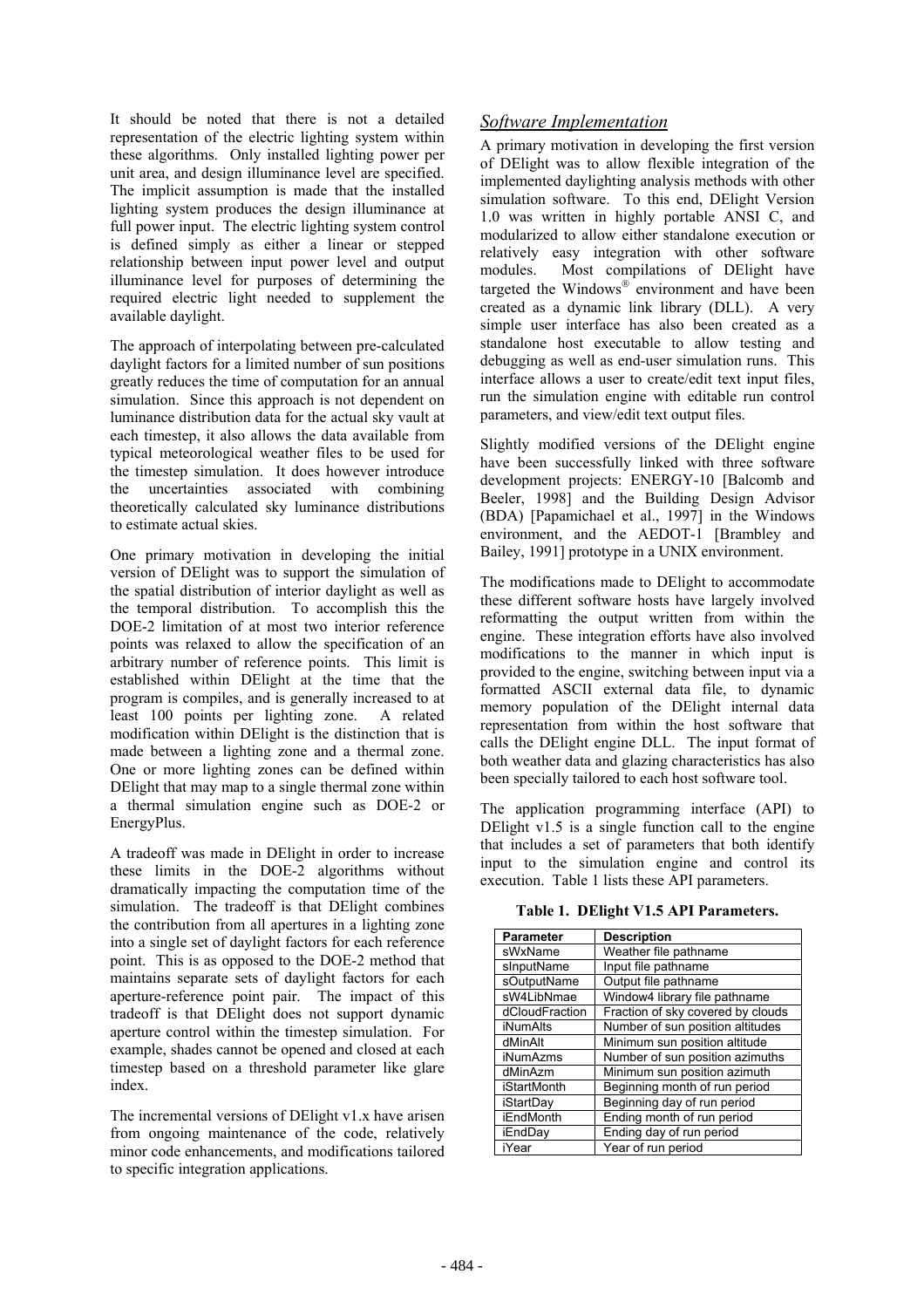DElight v1.5 can be executed with or without using a weather data file as input. If no weather file name is given, the daylighting simulation will be executed for each hour of one day each month using theoretical sky conditions for the site location and hourly sun position. Also under this circumstance, the entered fraction of sky covered by clouds will be used for each hour of each day. This value must be within the range of 0.0 for clear skies and 1.0 for overcast skies and is not used if a weather file is input. DElight v1.5 expects ASCII Typical Meteorological Year 2 (TMY2) data files as input.

The format details of DElight input and output files are documented in the manual that accompanies the DElight program. See the Current Status section below for more information on acquiring DElight.

Performance data for glazing materials can be input to DElight v1.5 either within the input file (using either the original DOE-2 glazing types or Energy-10 glazing types) or from another external data file based on the format of the Window4 Glazing Library. If Window4 data are to be used, then the pathname of the library file must be given in the API call.

The number of sun positions for a DElight v1.5 simulation can be varied from a single position to a maximum of twenty total positions (maximum of 4 altitude angles and 5 azimuth angles). These sun positions will be automatically determined based on a uniform grid defined by the building location and the number of, and minimum, angles specified in the API call. If a single sun position is specified in the API, only the daylight factors preprocessor will be executed and the results from theoretical skies for the specified sun position will be output. If a timestep calculation is desired, either with or without weather data, then a full set of sun positions should be used for the preprocessor. Using fewer sun positions will decrease accuracy without significantly reducing execution times.

The run period is defined by the beginning and ending month and day of the month given in the API call. The timestep for DElight v1.5 is set at one hour. Execution time for an hourly annual simulation of a simple single room zone with one window is approximately one second on an 800MHz CPU.

## *DELIGHT VERSION 2.0*

## *Simulation Methods*

The development of DElight v2.0 has focused on three significant enhancements to earlier versions of the simulation engine. The first of these is the enhancement of the treatment of the interreflected component of interior illuminance distribution. The second enhancement addresses the need to analyze more complex fenestration systems than simple windows and flat skylights. The third enhancement

is a substantial reworking of the internal handling of geometry.

## *Interreflected Light*

DElight v1.x use the so-called split-flux method for calculating the effect of interreflected light within an interior space [Winkelmann, 1983]. This method evenly distributes interreflected light throughout a space by using area weighted average surface reflectance values for upper (i.e., ceiling and upper wall) and lower (i.e., floor and lower wall) surfaces within the space. This is a useful approximation if the illuminance at critical reference points is dominated by the contribution from direct daylight. However, as previously mentioned, this method tends to over predict interreflected light at positions very near or far from apertures.

To improve the accuracy of analyzing the spatial distribution of light, the split-flux method has been replaced with a radiosity method in DElight v2.0. The radiosity method discretizes each reflective surface within a space into subdivisions that reflect incident light to all other visible surface subdivisions in the space. The radiosity algorithms used in DElight v2.0 are based on those developed in SUPERLITE and have been described in detail elsewhere [Modest, 1982; Selkowitz et al., 1982; Kim et al., 1988]. Radiosity methods are well suited to this particular application because they produce rapid solutions with high photometric accuracy at levels of geometric subdivision that are too coarse to be suitable for visual scene rendering. These algorithms provide improved accuracy while not imposing a significant penalty in computation time, especially given present and ongoing computer performance increases. Validation studies using a three-way comparison between the DOE-2 and SUPERLITE algorithms, and illuminance measurements in scale models within a sky simulator have shown improved accuracy from the radiosity algorithms over the split-flux algorithms for positions close to or far from apertures [Winkelmann and Selkowitz, 1985].

## *Complex Fenestration Systems*

The second significant enhancement to DElight v2.0 is the addition of new algorithms to analyze the interior daylight contribution from complex fenestration systems (CFS). A CFS is a fenestration system that is more complex than the simple windows and flat skylights that DElight has been capable of analyzing in the past. Examples of these more complex fenestration systems include geometrically complicated lighting/shading devices such as light shelves and roof monitors, and exotic light-redirecting glazing materials such as prismatic and holographic glass [IEA-SHC Task 21, 2000].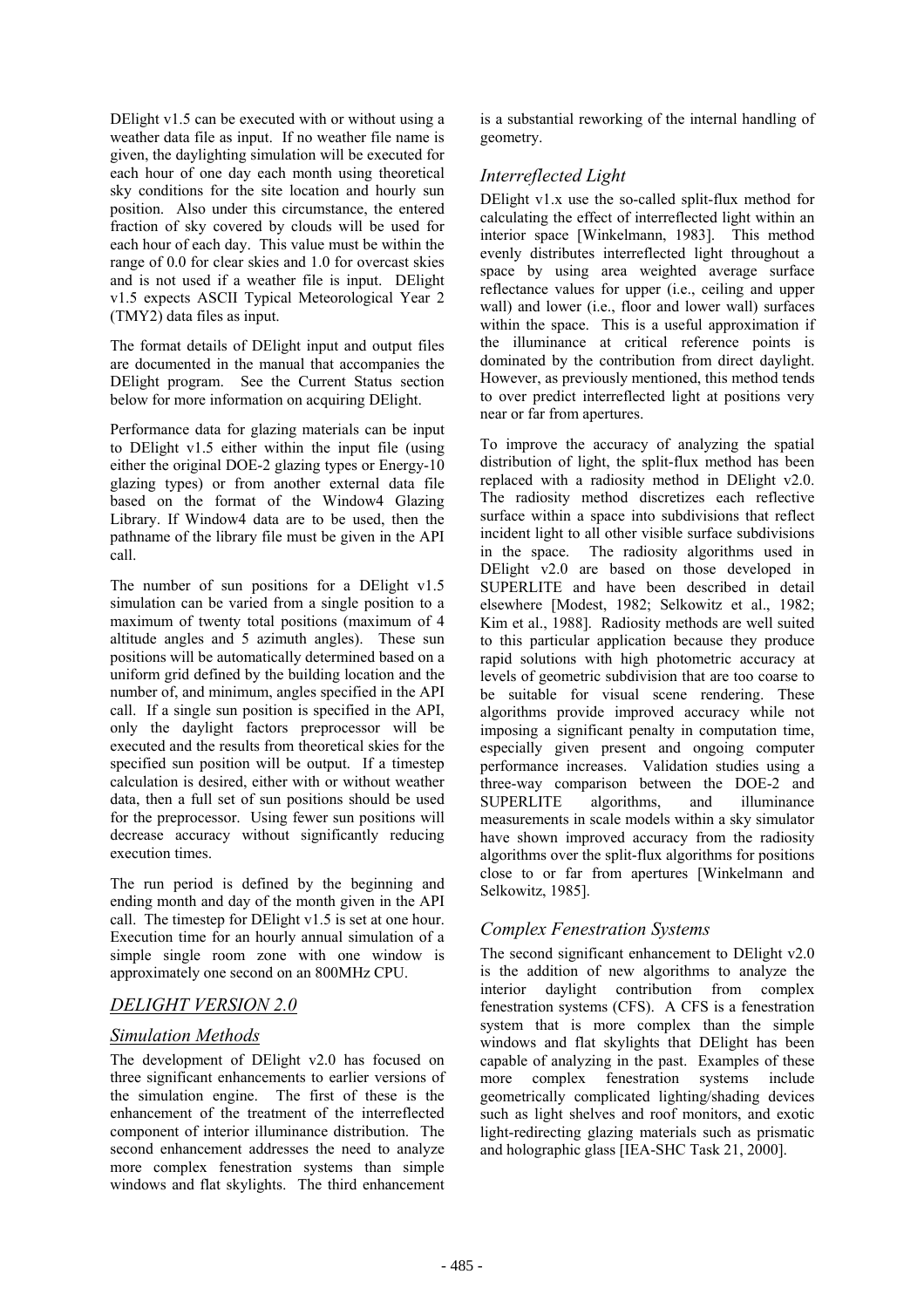There do exist tools that can analyze the daylight contribution from CFS for a specific room / environment case [LBNL, 2002; Ward, 1994]. The treatment of CFS within DElight differs from them by allowing CFS to be efficiently analyzed on a timestep basis and in a manner that can be directly integrated into whole-building energy analysis tools. This capability requires computational efficiency that is not currently available using those other analysis tools.

The CFS algorithms build on existing methods from the computer graphics industry and academia, and from ongoing work done as part of the daylighting research within the International Energy Agency Solar Heating and Cooling Program [Carroll, 1999; IEA-SHC, 2002].

The analysis of CFS within DElight is based on the characterization of these systems using bi-directional transmittance distribution functions (BTDF). A BTDF is a set of data that have been pre-calculated or pre-measured for a given CFS, which capture the ratios of incident to transmitted light for a range of incoming and outgoing directions. As illustrated in Figure 1, a BTDF can be thought of as collapsing a CFS to a "black box" that is represented geometrically as a flat two-dimensional lighttransmitting surface that is treated as an aperture surface in the room description. For each incoming direction across the exterior hemisphere of the CFS, it transmits varying portions of that light at multiple outgoing directions across the interior hemisphere of the CFS. The two-dimensional CFS "surface" and directional hemispheres are "abstract" in that they may not literally correspond to actual CFS component geometric details.



#### **Figure 1. Transmitted light to incident light ratios**

The pre-calculated or pre-measured BTDF for a CFS is independent of its final position and orientation within a building. Once a specific instance of a CFS aperture has been positioned within a building, the incident light from all exterior sources across the CFS exterior hemisphere must be integrated over all

incident directions for each relevant transmitted direction to determine the light transmitted by the CFS surface in that direction. The light transmitted by the CFS aperture is then distributed to surfaces in the room according to its non-uniform directionality, and becomes part of the radiosity analysis like traditional apertures such as windows, as illustrated in Figure 2.



#### **Figure 2. Integrated incident light for a single transmitted direction.**

The algorithms for this BTDF treatment of CFS in DElight are still under development. The initial algorithms in DElight v2.0 are limited to two theoretical CFS types, Beam and Lambertian, which were primarily developed for diagnostic purposes during software development. These are simplified CFS types that, unlike the representation of CFS using BTDF that is illustrated above, should be thought of as light-emitting surfaces whose characteristics can be completely user specified within a lighting zone.

A Beam CFS can be thought of as an ideal flashlight generating a directional, conical beam with a sharp cutoff at a specified cone angle. A Lambertian CFS can be thought of as a directional diffuse emitter with adjustable "focus" determined by a cone of a specified angle. The luminous flux density (i.e., lumens/unit area of the CFS at an angle of incidence equal to the emitting angle) emitted into the interior space through one of these CFS can be specified by the user. The primary emitting direction for these two CFS types is "aimable" through user input specifications.

Additional CFS types will be added following the implementation of the algorithms for handling the data associated with the BTDF characterizations and the external illuminated environment. These algorithms include methods for integrating the incident daylight from the exterior hemisphere surrounding each CFS, and calculating the subsequent transmitted daylight contribution to each visible surface subdivision in the space.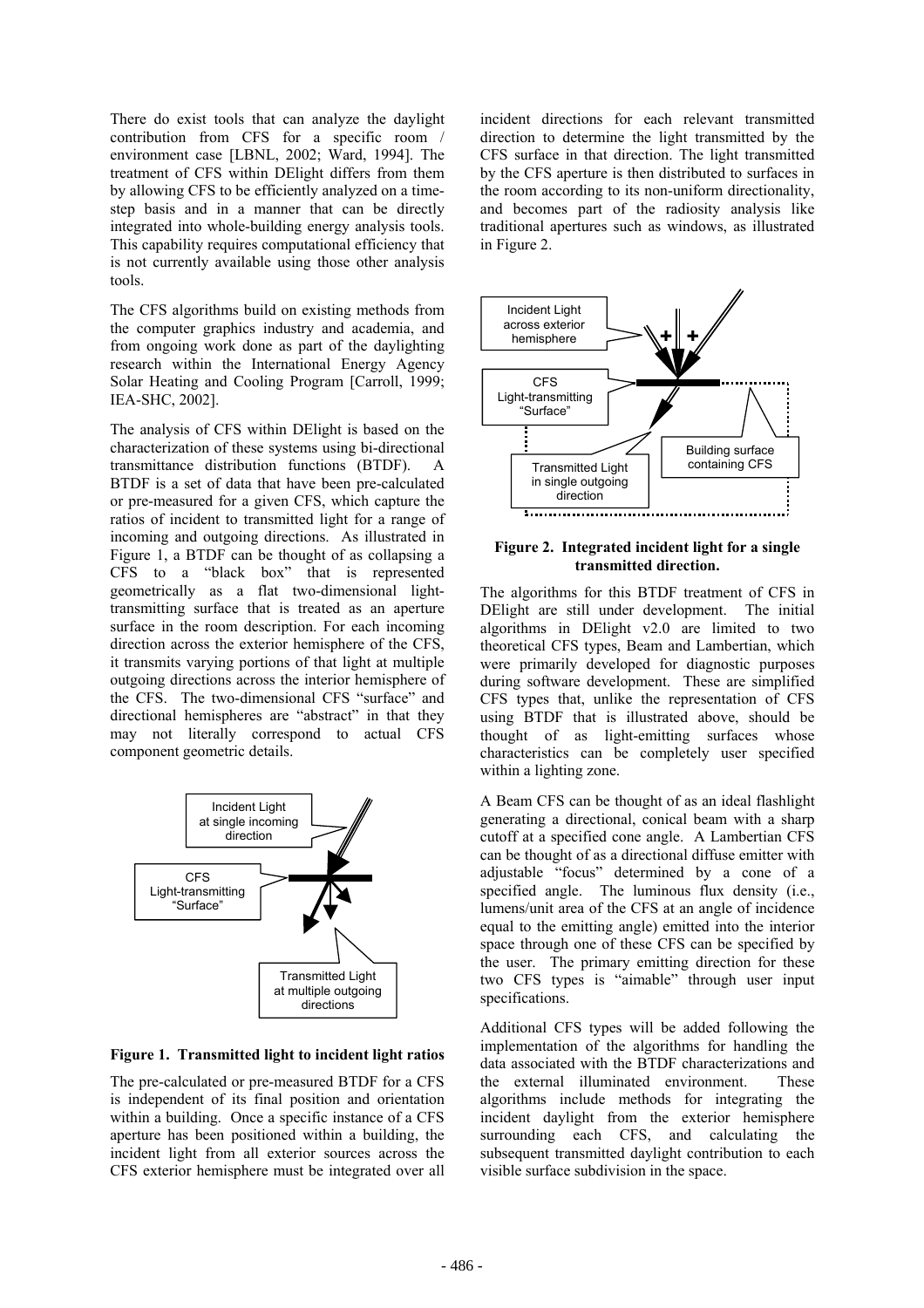## *Geometry*

DElight v1.x use the geometric representation and geometry processing methods implemented in DOE-2. These methods are, for the most part, based on an underlying assumption that all surfaces (walls, apertures, floors, ceilings) are rectangular in shape. Furthermore, all user input of geometry is entered in relative terms. That is, apertures are relative to their host walls/ceilings, which are in turn relative to their bounded lighting zones, which are relative to the building. These assumptions place constraints on the allowable complexity of building geometry, and on the flexibility with which this geometry can be input to DElight.

To address these constraints, a set of  $C++$  geometry classes has been developed into a library for use in DElight 2.x. The existing geometric representation and processing within DElight is incrementally being migrated to make use of this new class library. In DElight v2.0 only the processing of CFS take advantage of this library. Future versions of DElight will make use of this library for all geometric representation and processing.

#### *Software Implementation*

DElight v2.0 has been developed within the Microsoft Visual C++  $6.0^{\circ}$  environment. However, effort has been made to maintain the portability of the code to other environments. For example, the C/C++ Standard Library [Josuttis, 1999] has been used rather than the Microsoft-specific libraries.

A standalone version of the software has been developed under the Windows<sup>®</sup> environment to allow testing and debugging as well as individual simulation runs. The DElight engine itself has been built as a Windows Dynamic Link Library (DLL). The host user interface has been developed as a Windows executable that displays a single dialog box providing user input of the engine API parameters. The user interface also includes the ability to view and edit ASCII text input and output files within a text editing window.

The API of DElight v2.0 still consists of a single function call with a parameter list similar to that shown in Table 1, with three additional parameters. The additional parameters include the user specified number of subdivisions applied to simple apertures and reflective surfaces, and the number of iterations to be used in the radiosity calculations. This revised API can be used to call the simulation engine from any Windows application.

Integration of DElight v2.0 into other software basically requires generating a DElight v2.0 input file defining the building to be simulated, providing access to external weather and glazing data files in the expected format, and making a call to the engine with the appropriate parameter values. The run

control options for DElight v2.0 remain fundamentally the same as those for v1.5. Execution time for v2.0 for an hourly annual simulation of a simple single room zone with one window, using 100 subdivisions on each interior reflecting surface and 5 iterations of the interreflection calculation is under 10 seconds on an 800MHz CPU. While appreciably slower than v1.5 using the split-flux implementation, this is still not an unreasonable execution time overall. Execution times for the currently implemented theoretical CFS types is comparable to that of a simple window.

The only significant difference in executing v2.0 is the new input required for defining CFS instances within a building. As noted above, only two theoretical CFS types have been preliminarily implemented in v2.0 as of the writing of this paper, Beam and Lambertian. Since these CFS types do not account for exterior luminance conditions, it only makes sense to simulate these fenestration systems for a single static case. A timestep simulation would not produce meaningful results since these CFS types do not emit dynamically changing light. Execution times for CFS types that account for exterior luminance conditions will undoubtedly be longer than for these theoretical types.

The standard output file generated by DElight v2.0 is largely an echo of the input along with the values for each building element that are calculated as part of the daylighting simulation. For each input Exterior Surface including Shades, the output includes average luminance values under overcast skies, and for each sun position under clear skies. For each Interior Surface the output includes direct and total luminance values under overcast skies and for each sun position under clear skies, for each surface subdivision. For each input Reference Point the output includes illuminance and daylight factor values from the daylighting factors preprocessor for overcast skies, and for each sun position under clear skies; and monthly average daylight illuminances for each hour of the day. Note that hourly daylight illuminace values can also be output, but are not written to the standard output file. For each Lighting Zone the output includes monthly average electric lighting energy reduction fractions for each hour of the day. These values represent the average fractional electric lighting energy *savings* for each hour of the day over the course of each month.

## CURRENT STATUS

## *Complex Fenestration Systems*

At the time of writing this paper (February 2003) DElight v2.0 has been developed to the point described above. The implementation of the BTDF treatment of complex fenestration systems is still under development and should be available in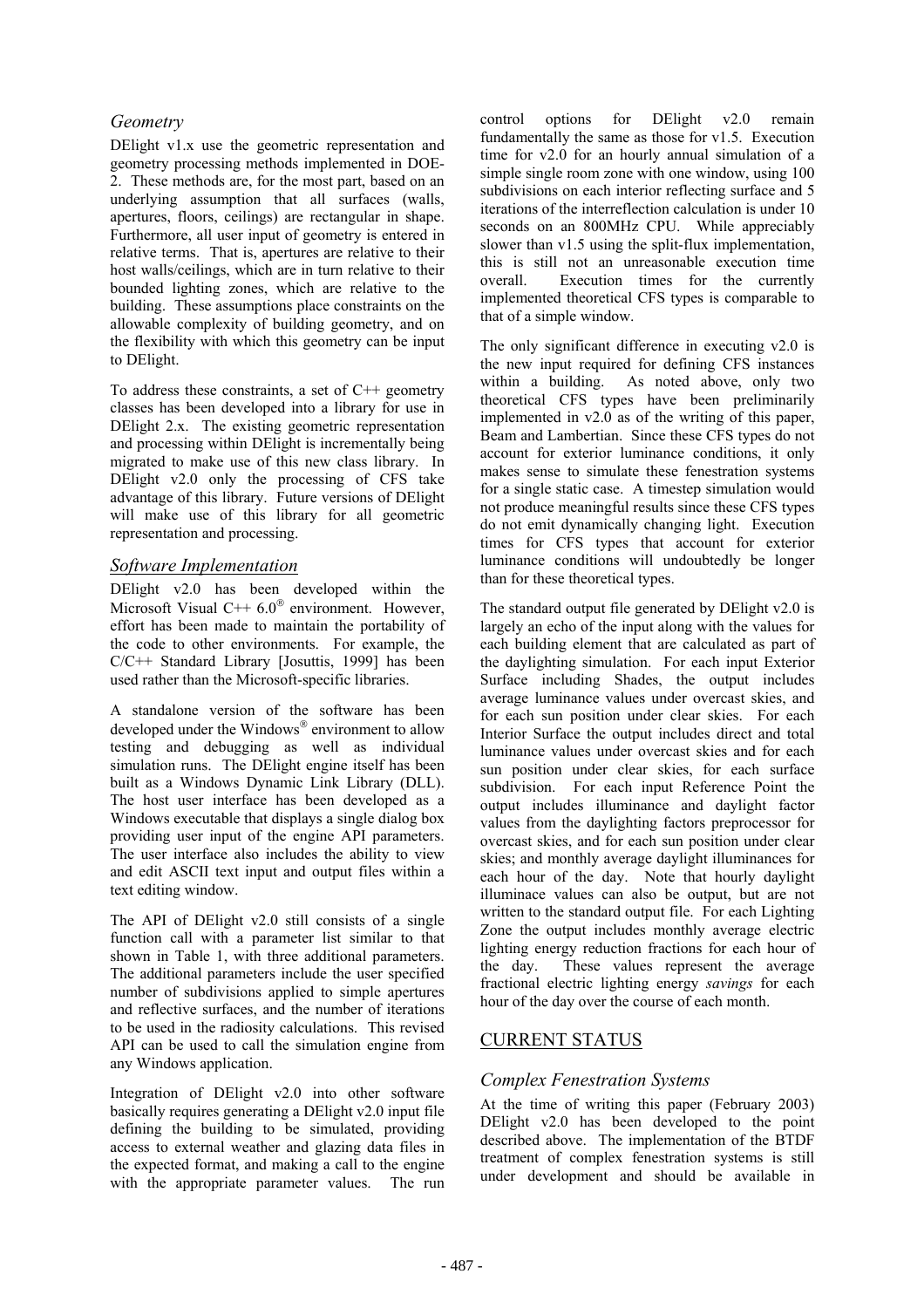DElight v2.1. This implementation will include a draft format for BTDF data files, which will undergo modifications as international work in this area progresses [IEA-SHC Task 21, 2000]. This implementation will also include methods for calculating the integration of incident light across the exterior hemisphere of a CFS placed within the building, and the transmitted light in any outgoing direction.

#### *Integration with EnergyPlus*

DElight v2.0 is being integrated with EnergyPlus as of the writing of this paper. It is planned that DElight will remain a separate module with calls to EnergyPlus to retrieve its required input, and calls from EnergyPlus to perform its calculations and pass calculated output back to EnergyPlus for integration with the whole-building simulation. This integration is intended to provide an alternate daylighting analysis option to the algorithms already available within EnergyPlus v1.0.3 [Lawrie et al., 2002]. An EnergyPlus user will then select which daylighting simulation methods to use based on the building and systems under analysis.

#### *Software Availability*

DElight v2.0 is currently available to end users in executable form. The package contains the DElight v2.0 DLL, the simple user interface host Windows executable, documentation on input and output, and example input/output data files. DElight is also available to software developers for integration with other software tools. Contact the software developers for more information on acquiring DElight.

#### FUTURE PLANS

Plans for future development of DElight include refinements of the existing implementation as well as several extensions. Two of these extensions deal with the treatment of electric lighting system components, and of CFS components. These extensions are briefly presented here.

#### *Electric Lighting System Simulation*

As mentioned above, the description of the electric lighting system within DElight is still limited to an overall installed lighting power per unit area that is assumed to provide a specified design illuminance level at the workplane. Furthermore, the electric lighting control system is defined simply as either a linear or stepped relationship between input power and output illuminance. A more complete and accurate approach would support the analysis of luminaires and a realistic treatment of more complex control system interactions.

The treatment of CFS with DElight v2.x following the integration of incoming light over the exterior

hemisphere, is closely analogous to the representation of electric lighting luminaires using candlepower distribution data. It would thus be a relatively simple extension to apply the implemented CFS methods to the treatment of luminaires. Having this enhanced analysis of luminaires would also support a more sophisticated treatment and analysis of control systems.

#### *CFS Directional Luminance Distribution*

Another extension that is a potential outcome from the treatment of CFS is a standalone processor that would calculate and output directional luminance distribution data for a CFS and a given exterior daylight availability. These data could be formatted according to standards such as the IES standard for electric lighting luminaires for input into any lighting software tool for analysis.

#### ACKNOWLEDGEMENTS

This work was supported by the Assistant Secretary for Energy Efficiency and Renewable Energy, Office of Building Technology, State and Community Programs, Office of Building Research and Standards of the U.S. Department of Energy under Contract No. DE-AC03-76SF00098.

#### REFERENCES

Balcomb, J.D. and G. Beeler, "Designing low-energy buildings with ENERGY-10," Proceedings Solar '98 (24th Passive Solar Conference), American Solar Energy Society, June 15-18, 1998, Albuquerque, NM, 1998.

Brambley, M.R. and M.L. Bailey, "The U.S. Department of Energy's Advanced Energy Design and Operation Technologies (AEDOT) project," Paper presented at the First International Symposium on Building System Automation-Integration, University of Wisconsin, Madison, June 1991.

Carroll, W.L., "Daylighting Simulation: Methods, Algorithms, Resources," Lawrence Berkeley Laboratory Report No. LBL-44296, December 1999.

Crawley, D.B., L.K. Lawrie, F.C. Winkelmann, W.F. Buhl, C.O. Pedersen, R.K. Strand, R.J. Liesen, D.E. Fisher, M.J. Witte, R.H. Henninger, J. Glazer, and D. Shirey. 2001. "EnergyPlus: New, Capable, and Linked," in Proceedings of the Performance of Exterior Envelopes of Whole Buildings VIII, December 2001, Clearwater Beach, Florida. Atlanta, Georgia: ASHRAE, 2001.

IEA-SHC, International Energy Agency Solar Heating and Cooling Program, www.iea-shc.org, 2002.

IEA-SHC Task 21, "Daylight in Buildings: A Source Book On Daylighting Systems and Components,"